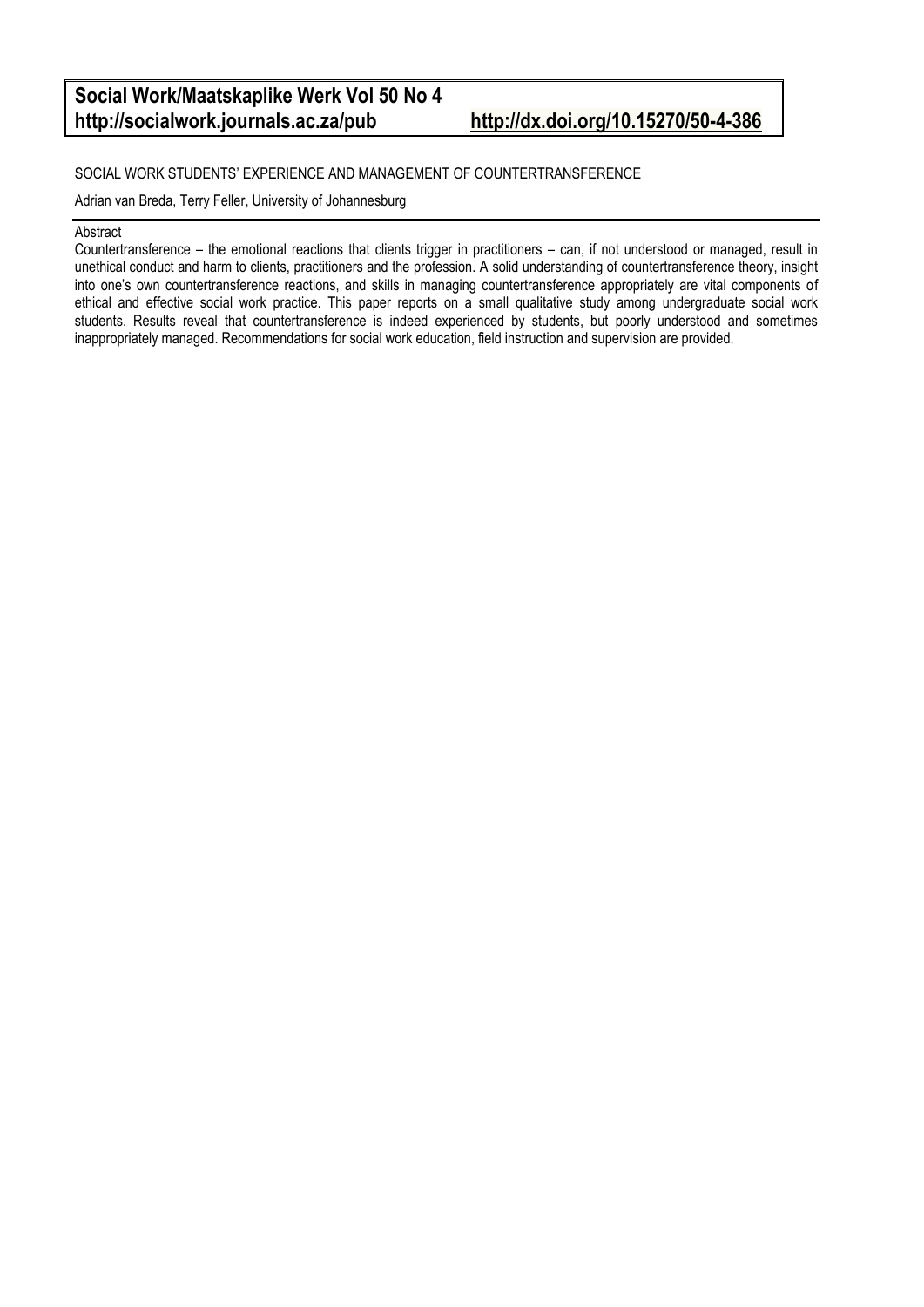# **SOCIAL WORK STUDENTS' EXPERIENCE AND MANAGEMENT OF COUNTERTRANSFERENCE**

# **Adrian van Breda, Terry Feller**

# **INTRODUCTION**

Countertransference refers to the inner emotional reactions of a social worker (or any helping person) to a client (Lemma, 2003:233). Countertransference emerges at the intersection between the vulnerabilities of the client and the vulnerabilities of the social worker – it is a product of the helping relationship and thus lies "at the heart of the helping process" (Agass, 2002:125). Whether or not workers practise psychodynamically (which refers to the theoretical school that gave birth to this construct), and whether or not they are aware of their countertransference, countertransference is present in all helping relationships, at micro, mezzo and macro levels of practice (Liegner, 2007:277). The question is less about whether countertransference is experienced and more about how it is understood and managed (Burwell-Pender & Halinski, 2008:43).

While many authors (e.g. Agass, 2002:125; Edward, 2009:19; Etchegoyen, 1991:265; Ornstein & Ganzer, 2005:568) argue for the helpfulness of countertransference in the helping process, by giving subtle clues and insights into the client's history and relationship patterns, countertransference also can generate "blind spots" that have the potential to elicit untherapeutic and even counter-therapeutic reactions from workers (Etchegoyen, 1991:266). This is particularly so when the practitioner is unaware of countertransference theory or unaware of their own emotional reactions to clients (Burwell-Pender & Halinski, 2008:42). In such instances, the worker may respond with conduct that is not in the interests of the client, such as getting angry at a client, getting involved in a sexual relationship with the client, or prematurely terminating the helping relationship. Such responses constitute unethical conduct and are thus of significant concern (Burwell-Pender & Halinski, 2008:43).

The authors' experience as social work educators, supervisors and practitioners has taught them that countertransference is a common but poorly understood and managed experience among undergraduate social work students. We saw that students who experienced countertransference were often bewildered by and ashamed of the experience. At the time of this study, countertransference was not addressed anywhere in the BSW programme at the University of Johannesburg (UJ).

In the light of this, we undertook a study to investigate third-year students' experience and management of countertransference. This paper presents the results of this study. These results have important implications for the theoretical education of BSW students as well as for good supervisory practice in field instruction. Several of these recommendations have been implemented at UJ over the past two years and will be discussed in the conclusions.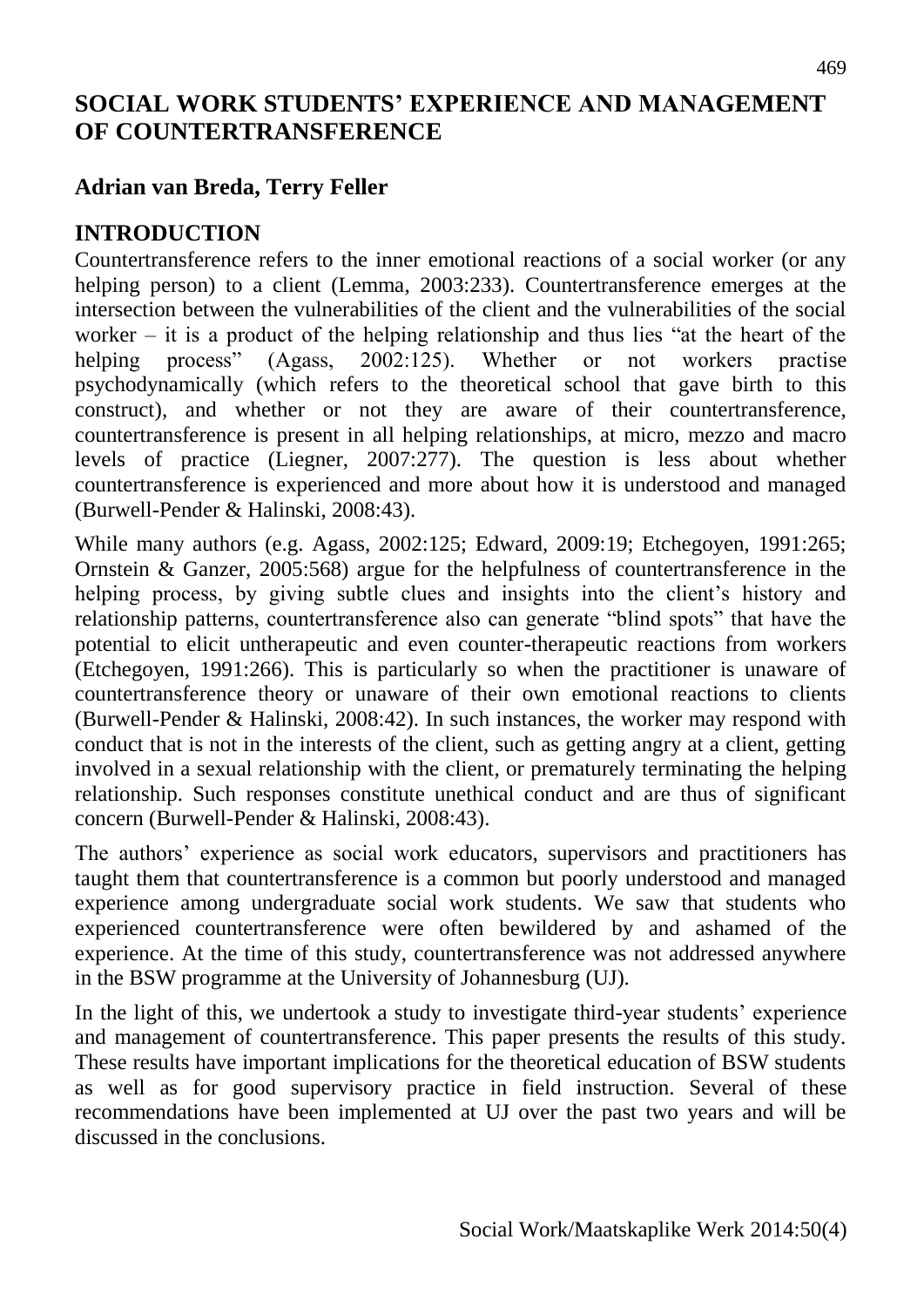# **THEORY OF COUNTERTRANSFERENCE**

The term "countertransference" first appeared in 1910 in Sigmund Freud's *The Future Prospects of Psychoanalytic Therapy.* Here Freud (1910:289) conceptualises countertransference as a neurotic reaction in the worker, evoked by the client. He regards it entirely negatively – it is the result of unresolved complexes in the worker. This requires extensive psychoanalysis of the worker to rid the worker of all neurotic complexes, so that the worker can be a 'blank canvas' onto which clients can transfer their own complexes. Failure to succeed in this personal analysis disqualifies the worker from practising as a therapist. Despite this negative view, the concept of countertransference helped psychoanalysts to recognise the contribution of the unconscious processes of not only the client but also the therapist to working in the here-and-now (Lemma, 2003:234).

Around the middle of the twentieth century the understanding of countertransference expanded significantly (Hinshelwood, 1994:151). In 1950 Paula Heimann defined countertransference as including "all of the feelings which the analyst experiences toward the patient" (as cited in Southern, 2007:283). Countertransference was redeemed and recognised as having much greater application than Freud has considered. Heimann, ten years later, wrote that the therapeutic relationship is "not the presence of feelings in the one partner and their absence in the other" (as cited in Hinshelwood, 1994:152). As such, even empathy can be regarded as a mild and benign form of countertransference.

Gelso and Hayes (1998:82) call this broader definition – which is seen in response to the client and which recognises all of the worker's reactions and feelings, conscious or unconscious, positive or negative – the "totalistic" definition of countertransference. This view normalises the worker's feelings and views them as greatly beneficial to the counselling work in understanding the internal world of the client. "All [workers], by virtue of their humanity, have unresolved personal issues that stimulate countertransference reactions at least occasionally" (Gelso & Hayes, 1998:95).

The relational understanding of countertransference, in which there is a push-pull interaction between the client's and worker's unresolved conflicts, is today perhaps most prominent (Gabbard, 2001:984). "Contemporary relational theory views countertransference as central to treatment and inevitable and unavoidable in every therapeutic situation" (Ornstein & Ganzer, 2005:568). Countertransference experiences almost always entail a blend of the client's issues and the worker's issues, in the kinds of messy interactions that are typical of all human relationships. Such an approach normalises countertransference, reducing shame and increasing the ability of the worker to think about and utilise the countertransference to the client's benefit.

In teaching students about countertransference, and consonant with the notion of countertransference as a 'hook' (Sedgwick, 2013:108), we have used the following analogy:

• Imagine that you have cup hooks sticking out of your body. Lots of cup hooks. Each hook is something about who you are and what you have experienced. There are hooks for your gender, race, weight, education and town of origin. There are hooks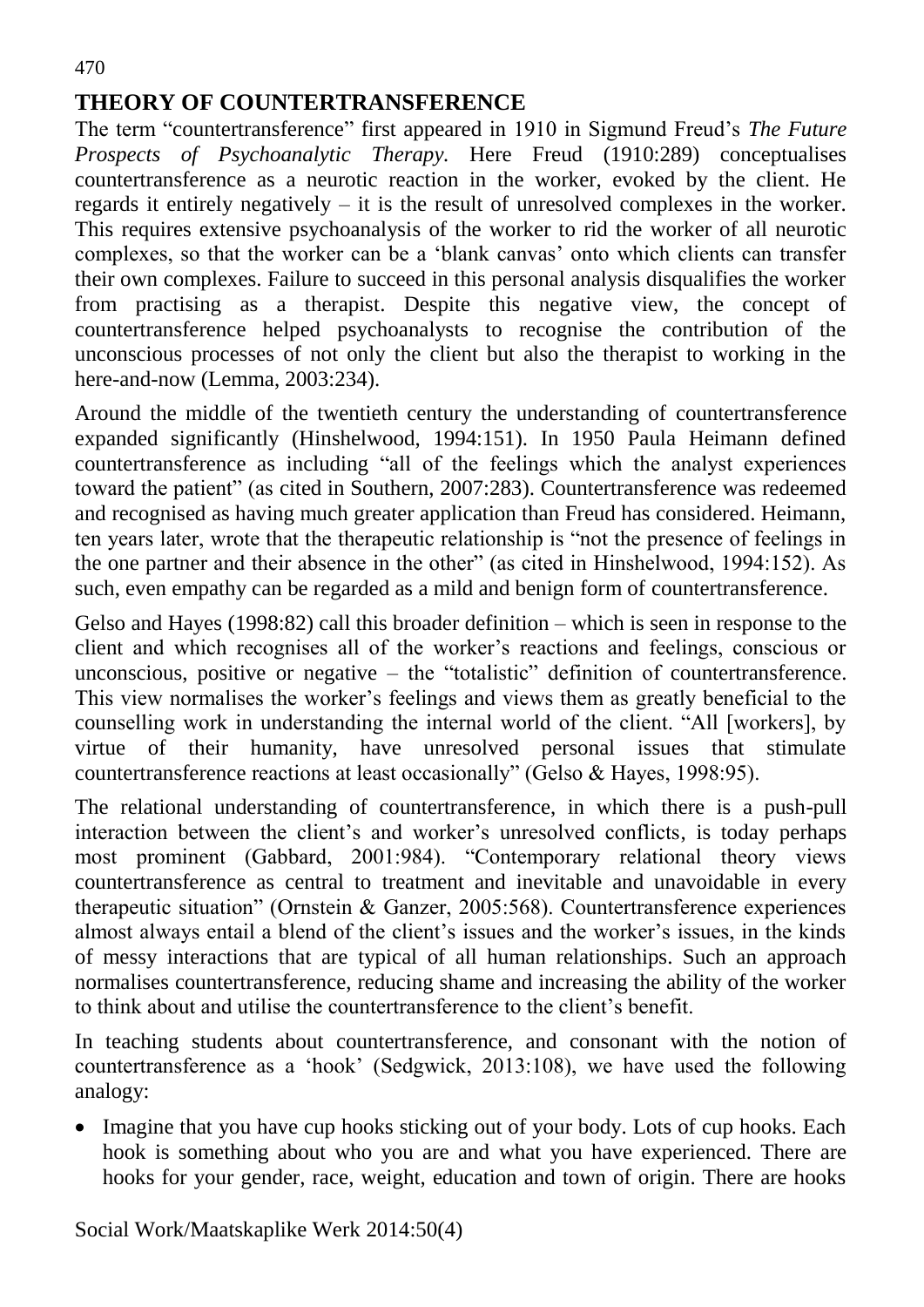for your experience of growing up with a single mother, molested by an uncle, conversion from Christianity to Islam, and being involved in a peace movement. There are hooks for your tendency towards impatience, your attention to detail and your dislike of nail biting;

- As you work, your client is constantly throwing out little lassoes strings with a loop at the end. The client throws them your way the whole time, unconsciously of course. Sooner or later, their string is going to hook onto one of your hooks. When that happens, the client ropes you in, establishing a connection, a relationship. That's a good thing – though this activation of your hook might also bring some difficulties for you and the client;
- Not only you, but also your client has hooks for all of their characteristics and experiences. And you yourself are also throwing out strings and making connections. The whole helping relationship involves these unconscious connections, tapping into both our and our client's vulnerabilities and strengths. We call this transference and countertransference. It is normal and healthy, helpful and risky.

Gelso and Hayes (1998:96) have formulated a process model of countertransference, describing how it unfolds in the helping relationship: (1) The worker comes into the helping relationship with her/his own unresolved, personal issues – these are the hooks mentioned above. (2) Something happens in the helping relationship, during the session or perhaps afterwards (e.g. when writing one's notes). This could be something the client says or does. (3) The worker makes a (typically unconscious) link between the event and her/his own issues – the string and the hook connect. (4) This link triggers an internal reaction in the worker, which is the countertransference reaction. This could be affective, cognitive or somatic, such as feelings of anger or anxiety, thoughts about one's own unworth or a sexual fantasy, or experiences of nausea or a headache. (5) The internal countertransference reaction may be acted out as countertransference behaviour, such as loss of concentration, ending a session early or extending it beyond the contracted time, yawning or becoming sleepy, being too supportive or critical, or reprimanding the client.

The first four steps of this model are commonplace – the relational model of countertransference (and the hook and string analogy) explains that such connections are normal in all relationships (Liegner, 2007:285) and facilitate genuine connection between individuals – indeed, some argue that countertransference (in the totalistic sense) is a necessary precondition for empathy (Orange, 1993:255). The key challenge of countertransference comes between steps 4 and 5. This requires the worker to have self-awareness of the countertransference reaction in step 4, which in turn requires insight into the worker's vulnerabilities from step 1. In addition, it requires selfmanagement skills to regulate the countertransference reaction without enacting it.

Another process model for managing countertransference is provided by Cabaniss (2011:236-239). The first stage begins with careful listening to oneself. The worker listens to and monitors her/his feelings in relation to the client, listening for uncommon or particularly strong emotions. The worker monitors her/his behaviour towards the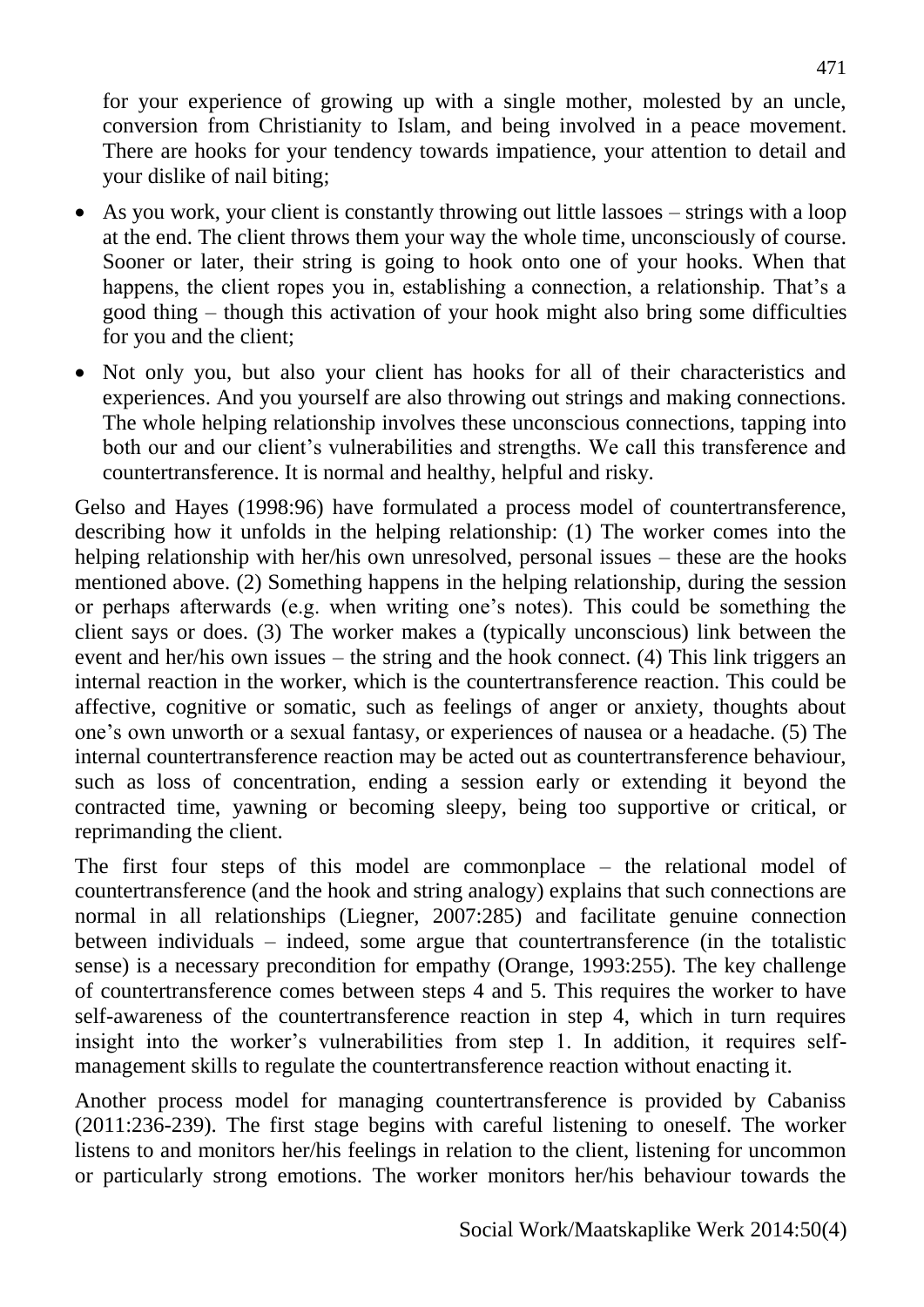client, again looking for behaviour that is uncommon for her/him or inappropriate. And the worker listens for feelings in her/himself that are similar to those of the client. Second, the worker reflects on the meaning of whatever is revealed by the listening, making sense of the responses and sitting with the ambiguity of where these responses originate. Third, in the light of this understanding, the worker selects the most appropriate helping response. This could be to disclose the countertransference feeling or to keep it to oneself; to discuss the countertransference with one's supervisor or mentor; to shift one's behaviour in the light of the insights gained; to translate the countertransference feeling into an empathic response; or to interpret the countertransference to facilitate insight.

Gelso and Hayes (2007:94-101) outline five crucial skills for managing countertransference: (1) self-integration – having a unified and basically intact self with secure ego boundaries; (2) insight into one's vulnerabilities, blind spots and assumptions; (3) anxiety management skills to recognise, tolerate and modulate the anxiety that countertransference typically evokes; (4) empathy that enables one to remain connected with the client and the client's emotions, while processing one's own feeling; and (5) conceptualisation skills that enable one to make sense of the countertransference experience within an explanatory framework.

While all workers experience countertransference, undergraduate social work students are particularly vulnerable when it comes to countertransference for a number of reasons. First, many students come into BSW programmes with significant levels of unresolved trauma (Schenck, 2008; Van Breda, 2013; Wade, 2009) – they have many hooks that can be activated. This resonance and over-identification with clients increases the likelihood of the development of a complex countertransference reaction (Canfield, 2005:83; Watkins, 1985:357). Second, as novices in social work, undergraduate students may lack several of the skills for managing countertransference. For example, they may lack self-integration and insight into their own vulnerabilities. Third, in the absence of solid teaching on countertransference, students lack the conceptualisation skills to make sense of their countertransference. Fourth, if supervisors are similarly uninformed about countertransference, the levels of shame may increase in the student (Sarasohn, 2005), resulting in greater hiding and avoidance of the countertransference, which increases the likelihood of acting out.

# **RESEARCH METHOD**

Because of the lack of research on countertransference among social work students, the study was exploratory and qualitative in nature. The study was informed by interpretative phenomenological analysis (IPA) (Smith, Flowers & Larkin, 2009). IPA combines phenomenology's interest in the intricate nuances of human experience (in this case, the experience of an instance of countertransference) with hermeneutics' interest in how people make sense of those experiences (in this case, how students understood and managed their countertransference reaction, as well as how we interpreted their sense making). Through this, we hoped to achieve both a rich description of their experiences and interpretive understandings of those experiences.

Social Work/Maatskaplike Werk 2014:50(4)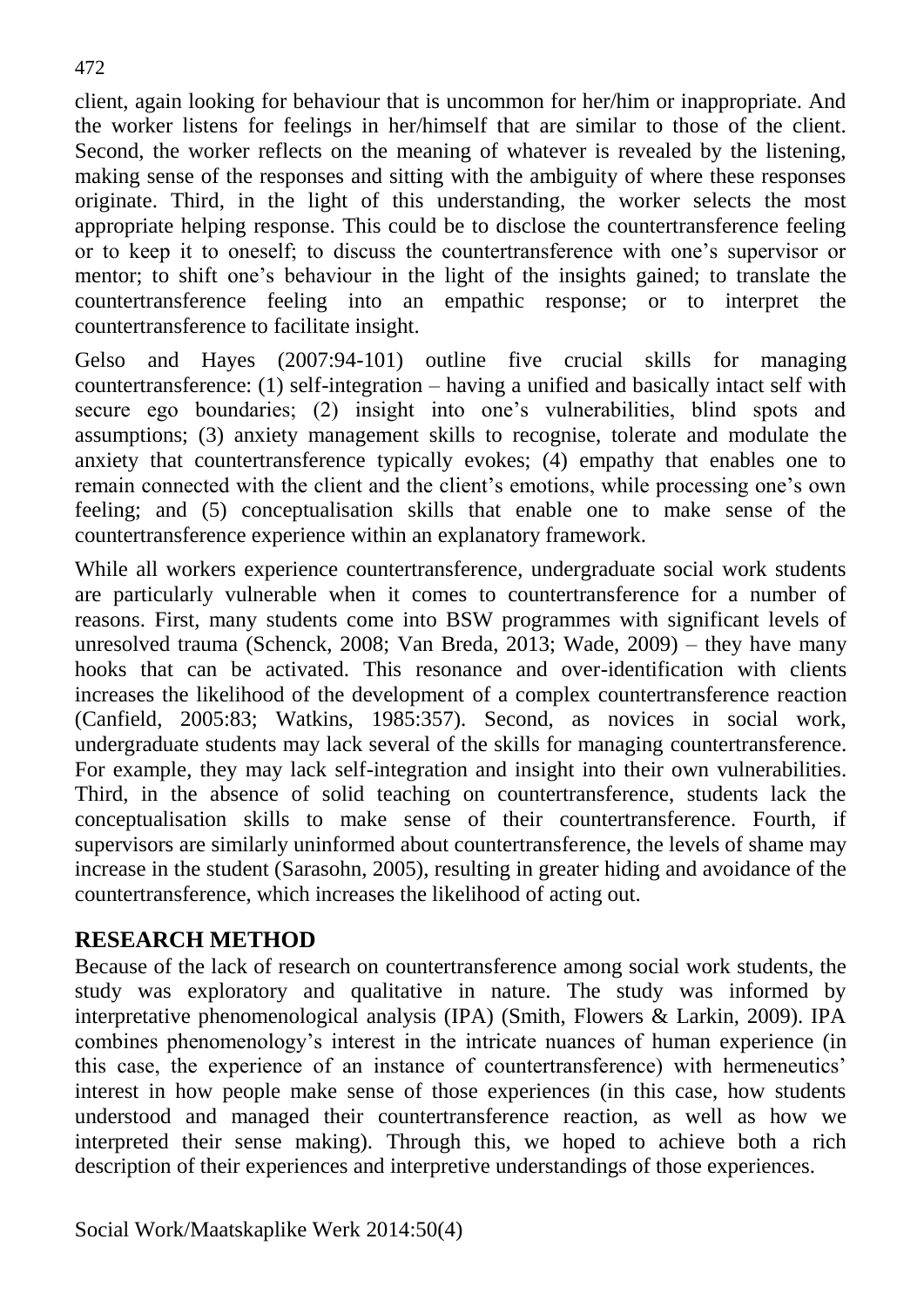The research population was all third-year social work students doing an internship at UJ. We selected third-year students because they had more experience of casework practice than second-year students, and they had more time and energy to participate in research than fourth-year students. The population comprised 81 students. The internship lecturers marketed the research and invited interested students to contact the researcher. An availability sample of 20 students signed up for the study, 13 of whom were interviewed. Because this was too many for a phenomenological study, the five richest transcripts were subsampled for analysis.

Data were collected through individual face-to-face interviews, using a semi-structured interview schedule. The schedule comprised two sets of questions. The first set focused on the countertransference experience. Participants were asked to share "an experience from counselling where your own feelings were particularly strong or uncomfortable." The question deliberately avoided the term "countertransference", because we were unsure if the students would be familiar with it. Following the in-depth sharing of the experience, we interviewed for their understanding of the experience (how they made sense of it) and their handling of the experience. The second set of questions focused on countertransference itself. Participants were asked if they knew what this experience was termed. We presented a brief explanation of countertransference theory, and then explored with them how they might have understood and handled things differently with this new knowledge.

Interviews were audio recorded and transcribed. Data were analysed using Creswell's analytic spiral (2012:182-188) in an inductive manner (Ezzy, 2002:88). After repeated reading of the transcripts, we did line-by-line coding during which similarities and differences across transcripts began to emerge. These codes were collapsed into four themes. We then wrote an in-depth, first-person narrative for each participant, articulating their experience using as many of their own words and idioms as possible. This was followed with a 'second voice' description, in our own words and more succinct, of their experiences. Through this, the themes and subthemes were refined and direct quotations were allocated to each theme.

The rigour of the research (Lincoln & Guba, 1985:328) was enhanced through deep engagement with the literature on countertransference, repeated reading of the transcripts, close collaboration and debriefing with a peer, maintaining an audit trail of the work, conducting a focus group with the same participants 11 months after data collection to verify the findings and obtain further reflection on their experience, and a reflexivity journal.

The Faculty of Humanities Higher Degrees Committee provided ethical approval of the study.

# **FINDINGS**

All participants recounted examples of countertransference. By way of an extended example, **Ann** (a pseudonym) reported the following experience:

*Ann was a 20-year-old female student who was working with a couple in conflict, who were struggling in in a way that were similar to that of her*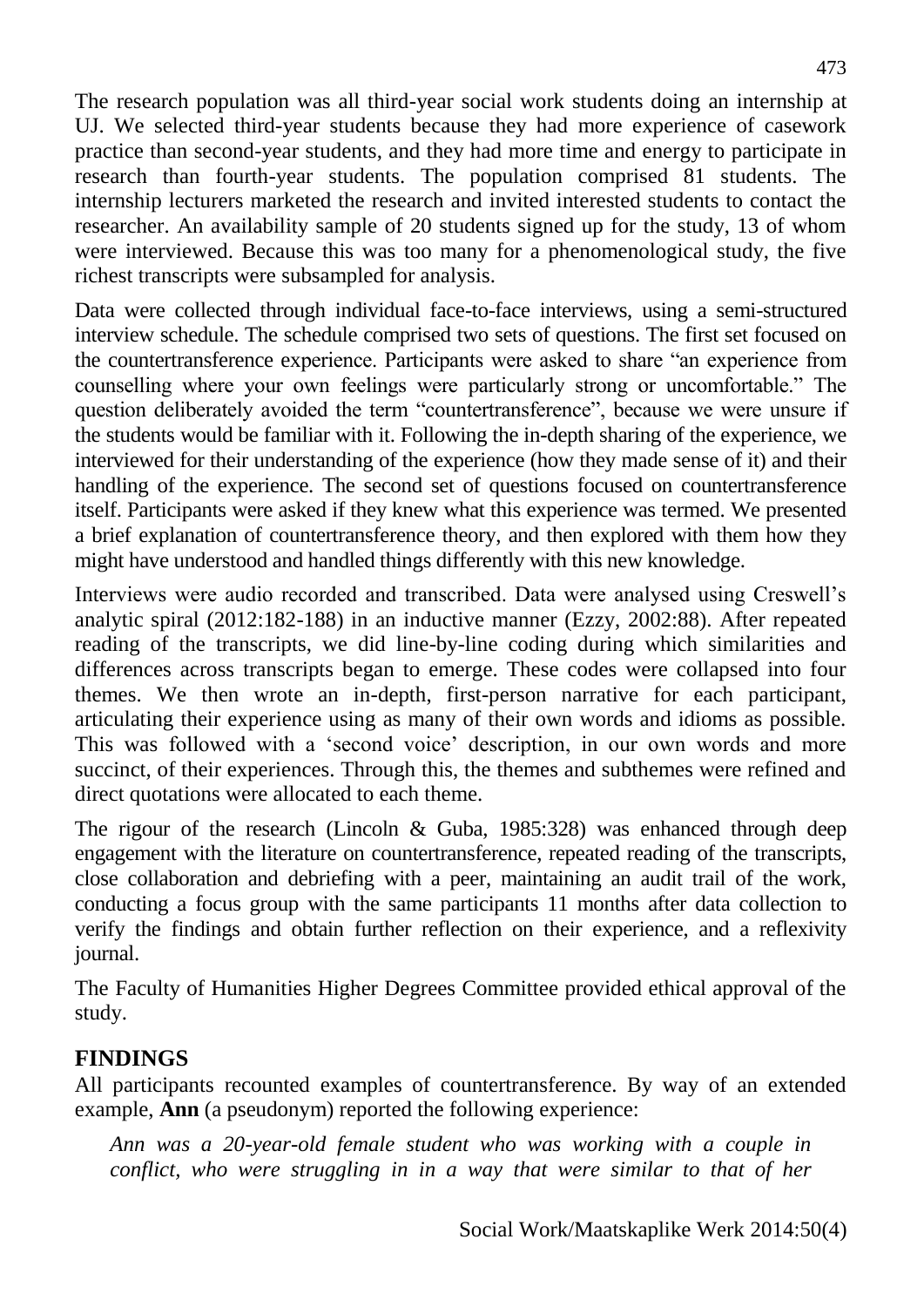*parents. Ann consciously saw this similarity as a chance to learn how to help her parents. In the beginning Ann's countertransference fantasy brought her hope and happiness to have this opportunity to make her parents happier. Ann's mother and the wife (client) shared similar behaviour, which was to cry a lot. In addition, the husband (client) did not talk in the session, which overwhelmed Ann with frustration, anger and helplessness, since she did not know how to engage him emotionally. One time Ann asked him to leave the room in order for her to regain clarity on the situation and her feelings.*

*Ann did recognise the phenomenon of countertransference and had an understanding of what it meant. The husband instantly reminded her of her father and this triggered very scary feelings in her. She was left feeling let down by this couple. It became more and more difficult to face these clients for each session. The lack of change frustrated and weakened Ann's confidence, because she felt she was not coping.* 

*A process of reflection enabled Ann to recognise how over-involved she had become and that she had to be the social worker and not the daughter. Ann struggled to share her difficulties with her supervisor. The support Ann received from the students in her internship class was beneficial and essential, because it encouraged her to continue with her clients instead of giving up. As a result, Ann gained insight and understanding around her mother's behaviour as well as their relationship.* 

In her work with a sexually abused client, **Betty**, who was a survivor of sexual trauma at age 15, experienced strong feelings of hate and anger towards men and feelings of selfblame. She talked obliquely about this with her supervisor, asking for tips on how to handle feelings. **Casey** over-identified with a client who struggled, like Casey, with low self-confidence, inadequacy and self-doubt. This led to a loss of confidence in her ability to help the client. She did a great deal of reading and reflection on her experience, but did not share it with other students or her supervisor. **Dora** worked with a client with multiple losses (death of both parents at a young age) and rape by her grandfather. This activated Dora's grief over the loss of her mother six years previously, triggering intense feelings of abandonment and sadness, resulting in inconsolable crying after sessions. Dora knew she needed counselling but avoided it, and she had little insight into countertransference. **Emma** experienced a recapitulation of her own grief over the loss of both parents while working with an older client with brain damage and multiple losses. This elicited a rescue response in Emma. She shared extensively about all of this with her supervisor and was able to step out of the rescuer role.

The four themes that emerged through the analysis of data are: (1) the range of countertransference reactions; (2) the range of countertransference behaviours and management efforts; (3) the role of supervision in helping them make sense of and manage the countertransference; and (4) the participants' subsequent understanding of their countertransference experience.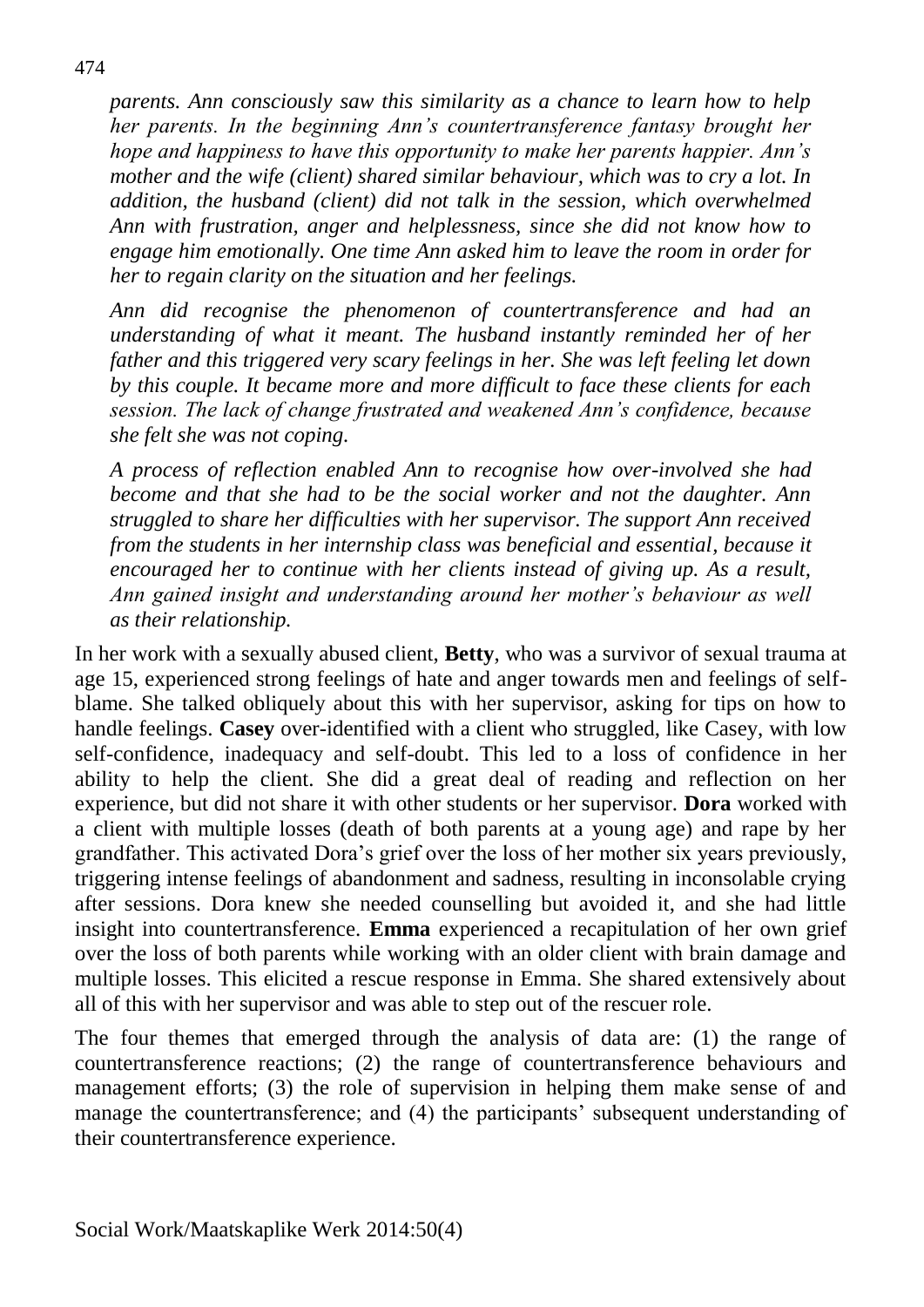## **Theme 1: Countertransference reactions**

A wide range of internal responses were triggered by the counselling events. Most of these involved feelings of confusion and being overwhelmed, with a blurring of boundaries, roles and experiences: *"It felt as if she was telling my own story in a way"* (Casey). Participants reported losing empathic contact with their client, while they became absorbed in their own experiences, feelings and memories. The following are specific examples of these reactions.

Participants felt **inadequate**; like they were **failures** or **incompetent**.

*"Session left me feeling a lot of self-doubt about myself."* This elicited feelings of ineffectiveness: *"I felt I'm not competent enough in the social work profession."* (Casey)

*"What am I doing wrong that is not helping this couple?"* This evoked a sense of failure as *"I don't feel like I am helping them to my best."* Feelings of inadequacy emerged as *"There has been no progress ... but I didn't know how to handle it or do this [counselling]."* (Ann)

Reynolds-Mejia and Levitan (1990:60) explain how countertransference, which involves blurring and confusion, generates feelings of helplessness in the worker. This is particularly poignant for students, who often suffer from performance anxiety in internship, because their work is closely scrutinised and marked.

Feelings of **trauma** emerged in several stories, as participants recapitulated earlier, typically unresolved, traumas.

*"I started hating men in general and it was very difficult for me to associate myself with men … It left me feeling hate ... I just hate men. [This trauma has] left me feeling very traumatised [with feelings of] maybe we [women] deserve to be treated like this."* (Betty)

Saakvitne (2002:444) explains that when workers emotionally connect with and feel responsible for their traumatised client, and at the same time are not consciously aware of their own distress or vulnerability, it is natural to hide such awareness of their continuing traumatic experience from their client and from themselves. Maintaining openness to and balancing one's own trauma and the client's trauma is both exposing and difficult for the worker. The resultant anxiety triggers defences, causing workers to emotionally shut down, leading to emotional bluntness.

Some participants **avoided** their feelings, wanting to neither feel nor think about them, nor to talk about them with others.

*"I don't really deal with it [my feelings] ... I just leave. Don't like to talk about myself."* (Betty)

*"I don't like to talk to people about it [my clients] as it's confidential … In the session [if things get too uncomfortable] I keep quiet."* (Casey)

Gelso and Hayes (2007:119) confirm that when clients discuss issues related to workers' unresolved conflicts, the reaction is often to withdraw. They suggest that avoidance

Social Work/Maatskaplike Werk 2014:50(4)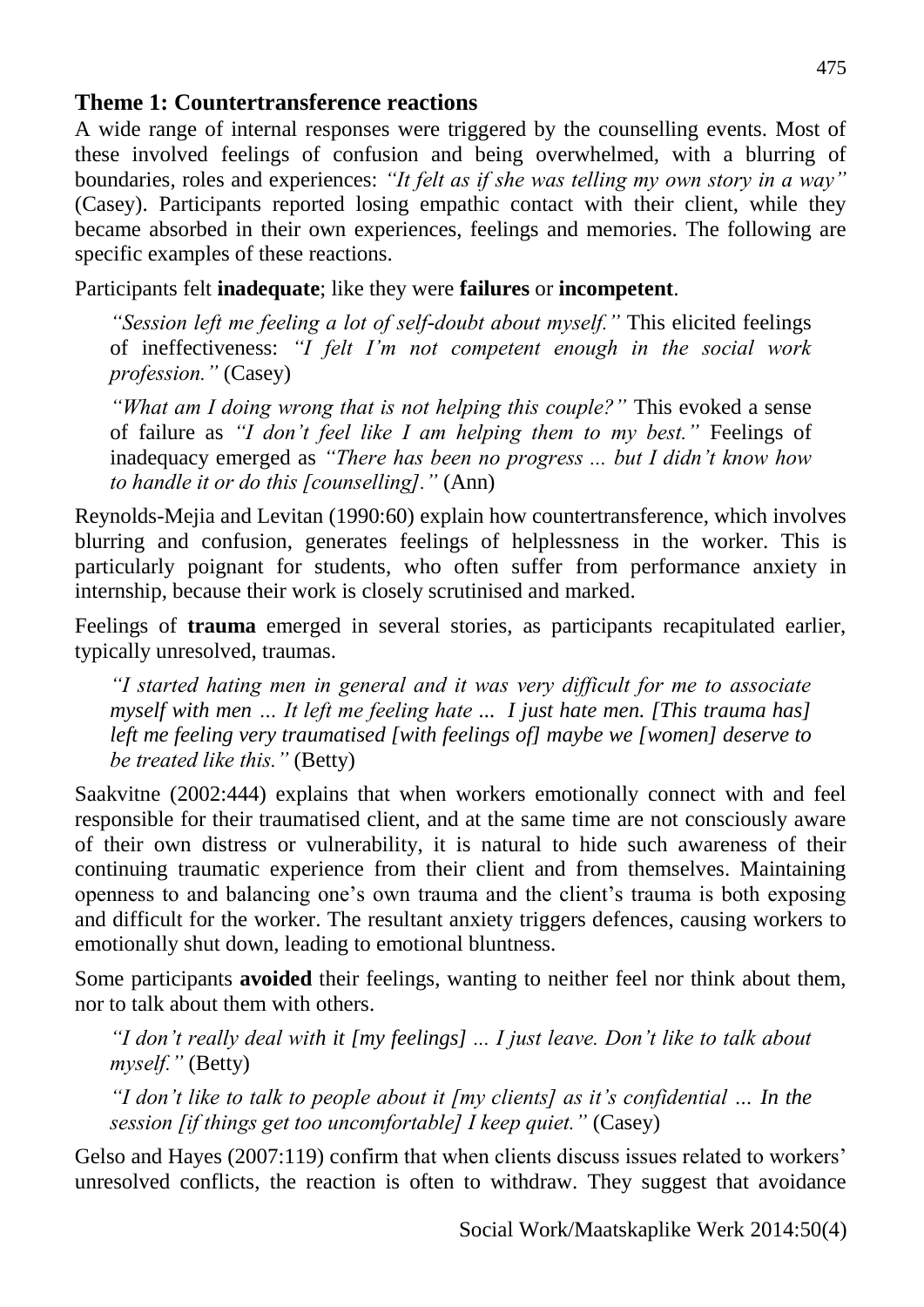behaviour is the most frequent manifestation of overt countertransference reactions. Only once workers have come to terms with their own vulnerability and woundedness can these experiences be utilised in a modulated way, somewhere between avoidance and over-identification.

Feelings of **sadness**, **loss** and **abandonment** are common, because losses among both clients and student social workers are highly common (Van Breda, 2013:26). Sadness seemed to have surfaced notably for Dora and Emma:

*"Sad, when I think about her [client]. I felt strong feelings that were very sad … She lost her mom … it was hectic. [Then] at 12 years old she was raped by a grandfather [which caused her to be] kicked out of the family home."* (Dora)

*"I felt saddened that we are very lucky. I felt saddened for her as she was rejected by people."* Emma's countertransference of loss elicited a sad response as, *"I think sadness is something that occurs often. There's always a feeling of sadness. It comes about many times."* (Emma)

Emma and Dora were both able to identify their intense countertransference feelings of sadness and abandonment that emerged through their stories. A conceptual understanding of how their countertransference experience impacted on their counselling process was, however, lacking. Dora and Emma's countertransference experience was triggered by the following events:

*"I lost my mom in 2004. It was hectic ... He [dad] doesn't even phone. I feel we don't have parents now we are orphans."* (Dora)

*"When I was 18 years old, my dad passed away, then two years later my mom passed away … Ja [when dad and mom died] everyone was there in the beginning, but then only a handful [of family members] was left [to support me]."* (Emma)

Dora's and Emma's statements encapsulate their countertransference feelings of loss, abandonment and sadness. We can see how they encountered their own losses in the counselling of their clients, which confronted them with and forced them to relive their own unresolved loss experiences.

Feelings of **disappointment** manifest, particularly when the countertransference response involves rescue fantasies:

*"If I could get through to him [client], I could use the same techniques on dad."* Ann's unrealistic expectation elicited a disappointed response: *"It actually felt that they were putting me through the sessions. I felt I didn't get what I wanted out of the sessions.*" Ann's countertransference created an ineffective outcome for her client: *"It didn't work. So I was really disappointed."* (Ann)

The intense blurring between Ann's clients and Ann's parents is evident here. The lack of growth in the clients, perhaps prompted by her not meeting them where they were, results in disappointment at two levels: closer to the surface she feels that she is failing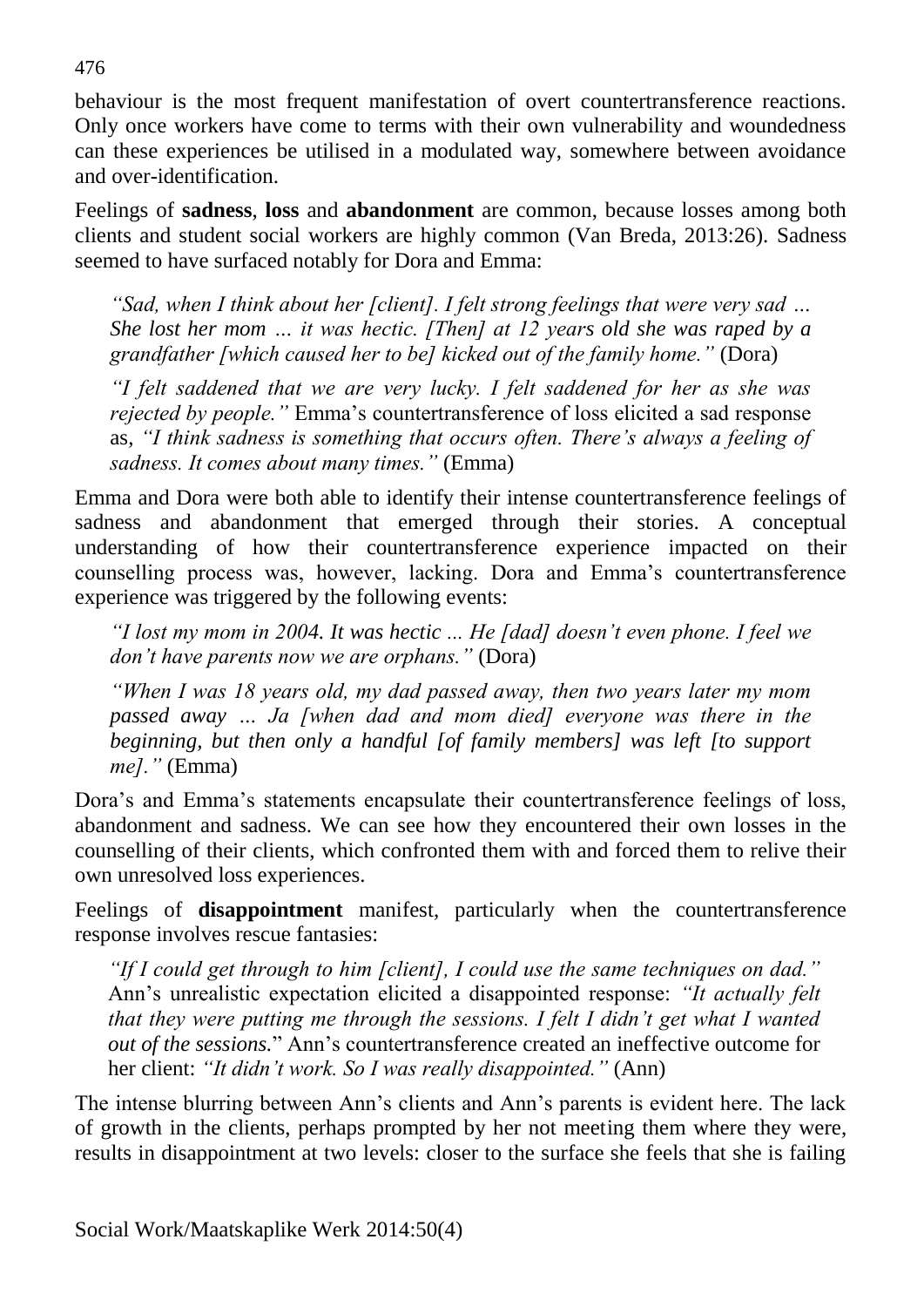in the internship by not demonstrating effective skills, and somewhere below she feels that her parents' marriage is similarly doomed.

*"I wanted to see things better or changed, but nothing changed … I felt they had let me down in a way. I felt let down*." (Ann)

Disappointment easily becomes **anger** and **frustration**, evidenced in both Ann and Betty:

*"It became very, very, very frustrating. At times I felt like grabbing him [the husband who reminded her of her father] at the throat and shaking him."* (Ann)

*"My feelings, was mainly anger and hate."* Betty's trauma elicited feelings of *"just hate men"* and *"feeling angry."* (Betty)

These feelings of anger possibly acted as a defence mechanism to protect the students from experiencing their primary feeling of anxiety. Anxiety is the most common emotional reaction when emotional vulnerabilities are touched in the counselling process. Affective states serve as cues for the worker to introspect around their origins. While a worker's anger can be used therapeutically, it is frequently harmful to the client and the therapeutic relationship, particularly when the worker is unable to apologise for inappropriate expressions of anger (Dalenberg, 2004:445).

Some students reported feelings of wanting to **rescue**, **protect** and **nurture** their clients.

*"I felt I was so privilege and she [client] didn't have the basic things."* This evoked a sense of guilt as *"I have so much and she has to struggle so much."*  This elicited a rescue response: *"The basic things she doesn't have ... it makes me think I should be helping her because I can."* (Emma)

Emma seemed to have distorted her ability to be neutral in setting appropriate boundaries, which would have contained her countertransference reaction to rescue her client. Perhaps we can understand Emma's countertransference response as originating from her late mother's needs and circumstances before she died. This may have triggered Emma's maternal reaction of needing to rescue and look after her client as she did her late parents. Protectiveness is not a therapeutic stance, however, as it limits the client's potential for growth and independence, rendering them helpless when their inner strength is not acknowledged (Gelso & Hayes, 2007:40).

# **Theme 2: Countertransference behaviour and management**

As predicted and supported by the literature (e.g. Cabaniss, 2011:235), the findings of this study confirm that when students struggle to manage their countertransference thoughts or feelings, they may act out countertransference behaviours by becoming withdrawn, traumatised, avoidant, angry and/or overwhelmed by their client. In other cases, the student over-identifies, over-protects and over-involves, which can create feelings of confusion, helplessness and inadequacy. Such responses are common in trainee counsellors (Williams, Judge, Hill & Hoffman, 1997:396).

The students made good efforts towards **emotional regulation**, maintaining a professional stance towards their clients.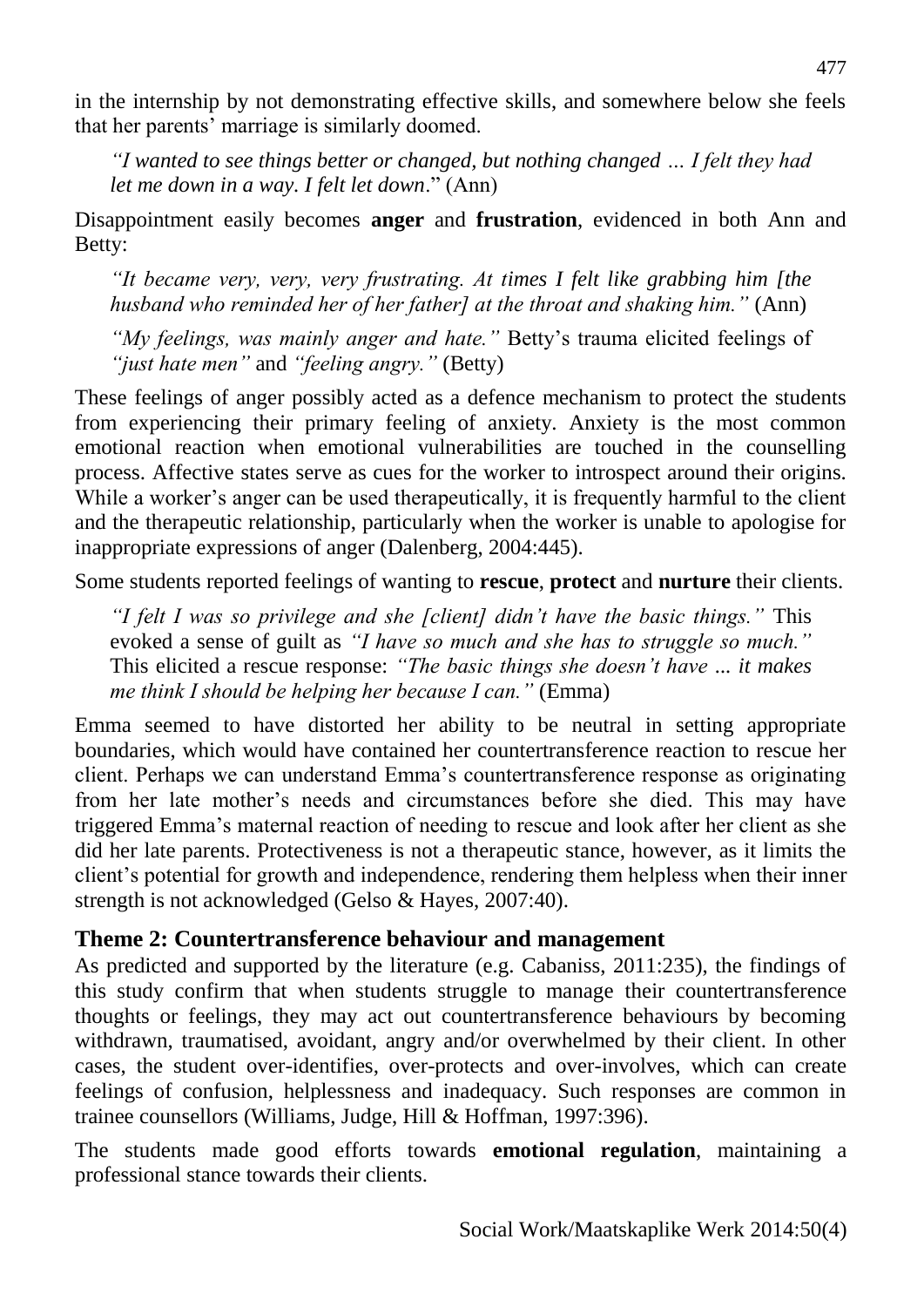*"But I make sure I won't cry in front of my client as it makes it worse."* (Doris) *"If I'm boiling inside and want to say something, I just calm down in the session. [I need] to calm down and be professional."* (Casey)

These responses link to the skills of suspending (or bracketing) their values, beliefs and feelings while counselling (Egan, 2014:101), as taught in internship classes. However, it leads the students to "emotionally shut down" in order to maintain the necessary "professional façade". Full management of countertransference requires processing of their internal experiences, which requires them to be emotionally present with their client, questioning and listening to what is going on inside them (Casement, 1992:29). In essence the students' professional stance will be enhanced when they work with more insight, conceptual skills, empathy, self-integration and anxiety management skills.

Crying and self-talk are two of the key ways students endeavour to regulate their emotions:

*"I cried,"* and then *"I cried a lot,"* and then *"I broke down,"* and then *"I cried."* (Doris)

*"… and tell myself they are not my parents and not to get involved."* (Ann)

*"I tell myself that it is not all about me and to get on with my work."* (Betty)

Crying is for many students a helpful mechanism for catharsis, dispelling the build-up of tension, though students often find themselves crying or being tearful in the session – something that is discouraged by educators. Self-talk, however, is a most effective mechanism for emotional regulation, having the potential to support the student through the remainder of the session. It is the beginning of what Casement (1992:29) calls "internal supervision".

Some students created a **physical separation** between themselves and their clients.

*"To get me to that point that I wanted to leave … There was a time where I had to ask him [client] to leave for a moment … He went outside so I could collect my thoughts."* (Ann)

*"If it gets too much I tell them I'm going to get water... If too tense, [I] leave the room for a while."* (Casey)

Creating separations is a common behavioural manifestation of countertransference (Burwell-Pender & Halinski, 2008:47). On the one hand, it is a constructive way to get space to regulate emotions, to get perspective and to reclaim a professional stance. A short time out is probably better than bursting into tears in front of a client. However, it can harm the client who may themselves be grappling with strong emotions and conflicts, and can undermine the security of the helping relationship.

**Premature termination**, an extension of physical separation, is an extreme form of the avoidance behaviour described as a form of acting out a countertransference response (Hayes, 2004:29). We have had students in supervision or internship classes who have prematurely terminated with their clients (referring clients to another worker is typically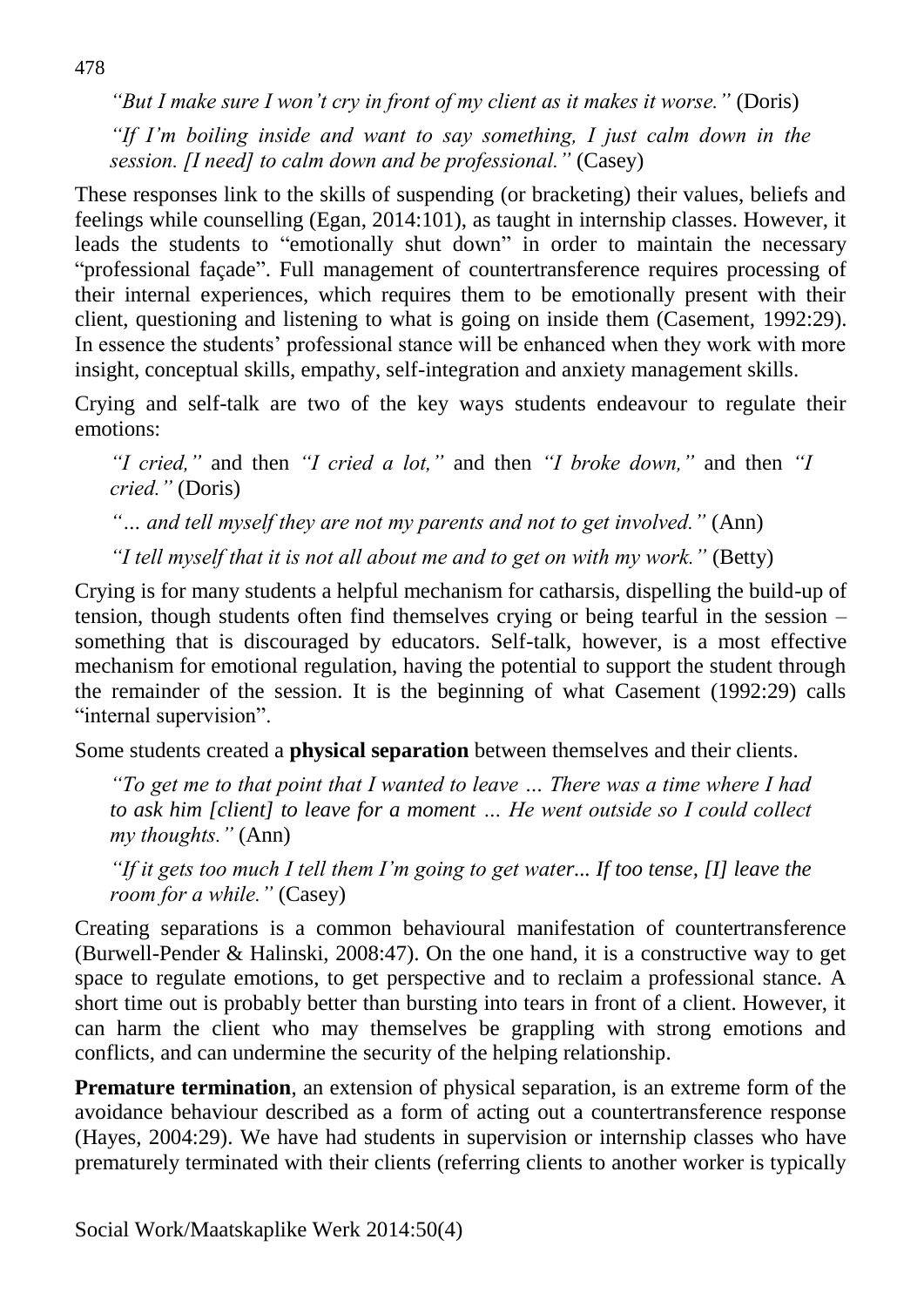the first answer students give when asked how they will handle a tricky case), but none of the participants in this study actually terminated. Ann, however, was close to it. It took all her willpower to not terminate.

*"I had to get all my physical and mental energy together just to walk into the office and be able to face them … [The internship class] was one thing that kept me sane and not terminating with the client."* (Ann)

# **Theme 3: Role of supervision**

We see supervision as the combination of clinical practice, awareness, knowledge and skill which provides the space for the student to grow more comfortable in learning who s/he is and gain understanding of the interaction between self and client. A central element of good supervision is developing the student's self-awareness in order to regulate the complexities of countertransference (Bean, Davis & Davey, 2014:ix). Supervision was not an intended theme in this study, thus not part of the interview schedule. However, three of the five participants volunteered information about supervision.

Two students share their countertransference experiences or feelings with their supervisor:

*"Sometimes I do [talk to my supervisor]. I asked him to give me tips how to work with these kids. How do you deal with it?"* (Betty)

*"I actually did [share with my supervisor] as we had a very good relationship and I could talk to her and tell her exactly how I felt."* (Emma)

Both students suggest a positive relationship with the supervisor – Betty comfortable about asking for advice and Emma comfortable about sharing her feelings. However, the content of these discussions seemed focused primarily on debriefing and support, and not facilitating understanding of countertransference within a conceptual framework. It is acknowledged how difficult it must be for students to present as competent helpers, but at the same time expose vulnerable parts to their supervisor in order to facilitate their own professional development, gain new skills and conceptual understanding (Ladany & Friedlander, 1995). Good supervision creates containment for the student as a vital support structure and encourages and facilitates the development of a caring and objective internal supervisor (Casement, 1992:29).

By contrast, Ann said she *"couldn't talk"* to her supervisor. She lacked the confidence to expose herself. Supervision, for her, was focused on her reports, her skills and her theory, not on her emotions or herself.

Some students obtained informal supervision elsewhere, such as other social workers, other students or their internship lecturers. These relationships were perhaps safer – the power relationship inherent in supervision was absent, or these individuals were adept at created a safe holding structure within which self-disclosure was encouraged.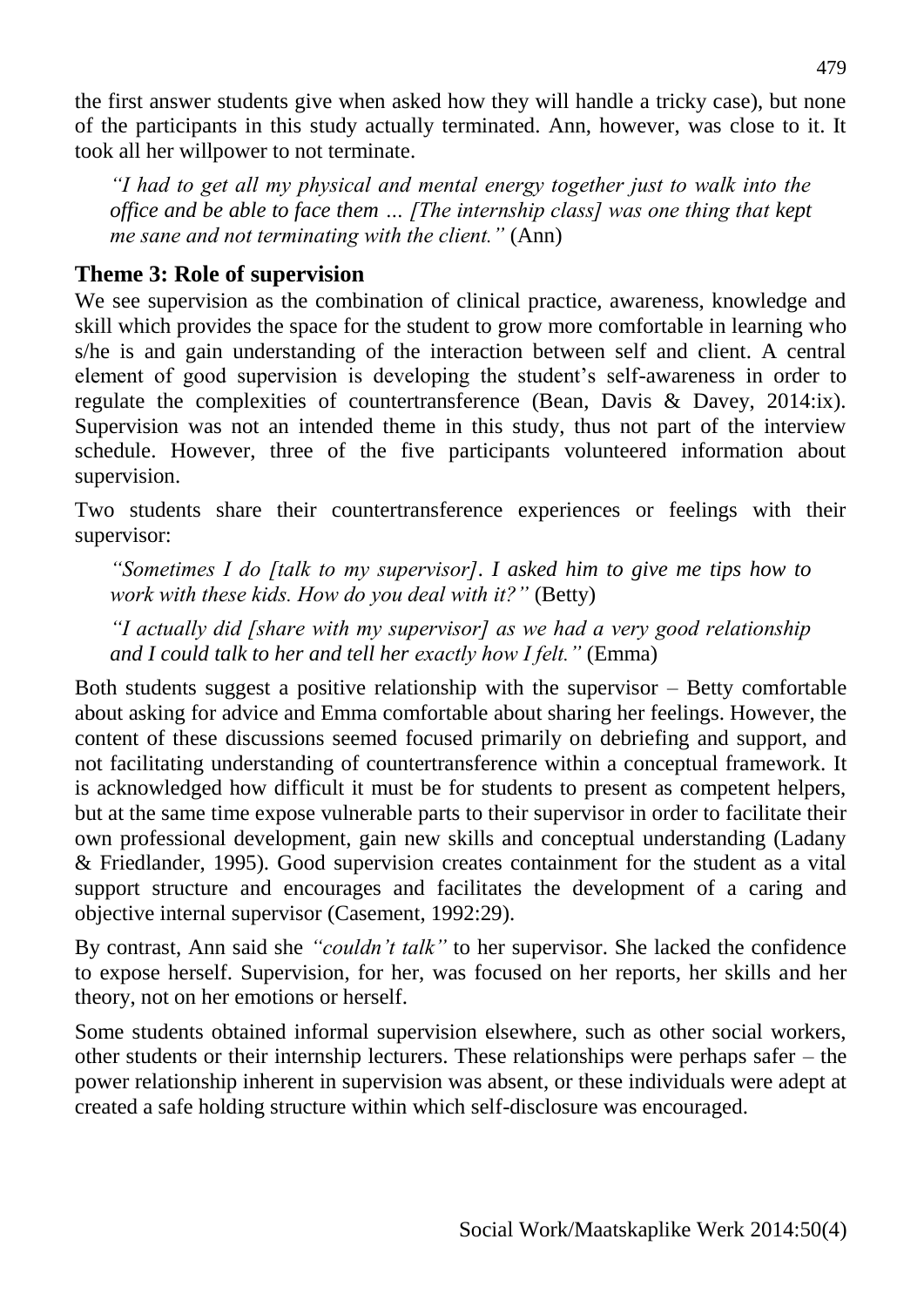*"I went to the internship class and told them about the situation so they can help me. Internship class is where we get healing, where we can share and support one another*." (Dora)

*"Another social worker told me to tell them [my clients]…"* (Ann)

All of the participants reported the benefit of the conversation with the researcher, as providing emotional relief and as helping to shed light on their experience. For example, Casey said, *"Right now I feel a load off and feeling so much better now."*

## **Theme 4: Understanding of countertransference**

Finally, students spoke about what they understood by the term 'countertransference'. All said that they had heard about it (probably in psychology classes), but had limited understanding of the term:

*"Yes, I do understand it. It takes someone's feelings as your own. It's been transferred to me."* (Betty)

*"Yes, [I have heard of countertransference, but I'm] not sure what it means."*  (Dora)

Students related a sense of half-knowing that their emotional responses were countertransferential, but lacked the conceptual tools to get to grips with this sense. Casey, for example, said, *"While I was in the bath I was thinking there is a link somewhere with my client and that I should just deal with it."*

After discussing the concept of countertransference with the participants, they reported greater insight into what had happened to them. Ann, for example, said she now realised that she needed *"To separate myself from the situation and be the social worker and not their daughter trying to fix her parent's relationship."* They gained a sense that countertransference could be useful in practice: *"Yes, knowing how I feel and my client feels ... use my feelings to help her work out her feelings and keep my feelings separate"*  (Emma). However, they were still unsure how to utilise this basic understanding in practice: *"I still don't know how to handle it. Can you use it?"* (Ann).

All the participants recognised that personal therapy would play an important role in helping them to track their own vulnerabilities and thus make better sense of countertransference. But they expressed a great deal of ambivalence about actually going for counselling: *"I have been thinking of going ... I feel a load off and feeling so much better now. Some days I feel that I want to go [for therapy, but] I feel so much better now*" (Casey). Here we see Casey vacillate between going for therapy and not needing to go for therapy.

# **DISCUSSION AND IMPLICATIONS**

These findings support our hunches, namely that countertransference is widely experienced by student social workers, that it is sometimes acted out inappropriately, that it is a conflicted experience evoking anxiety and shame, that students lack the conceptual tools for making adequate sense of it, and that they either avoid discussing it with their supervisor or obtain inadequate supervision when they do. These findings also

Social Work/Maatskaplike Werk 2014:50(4)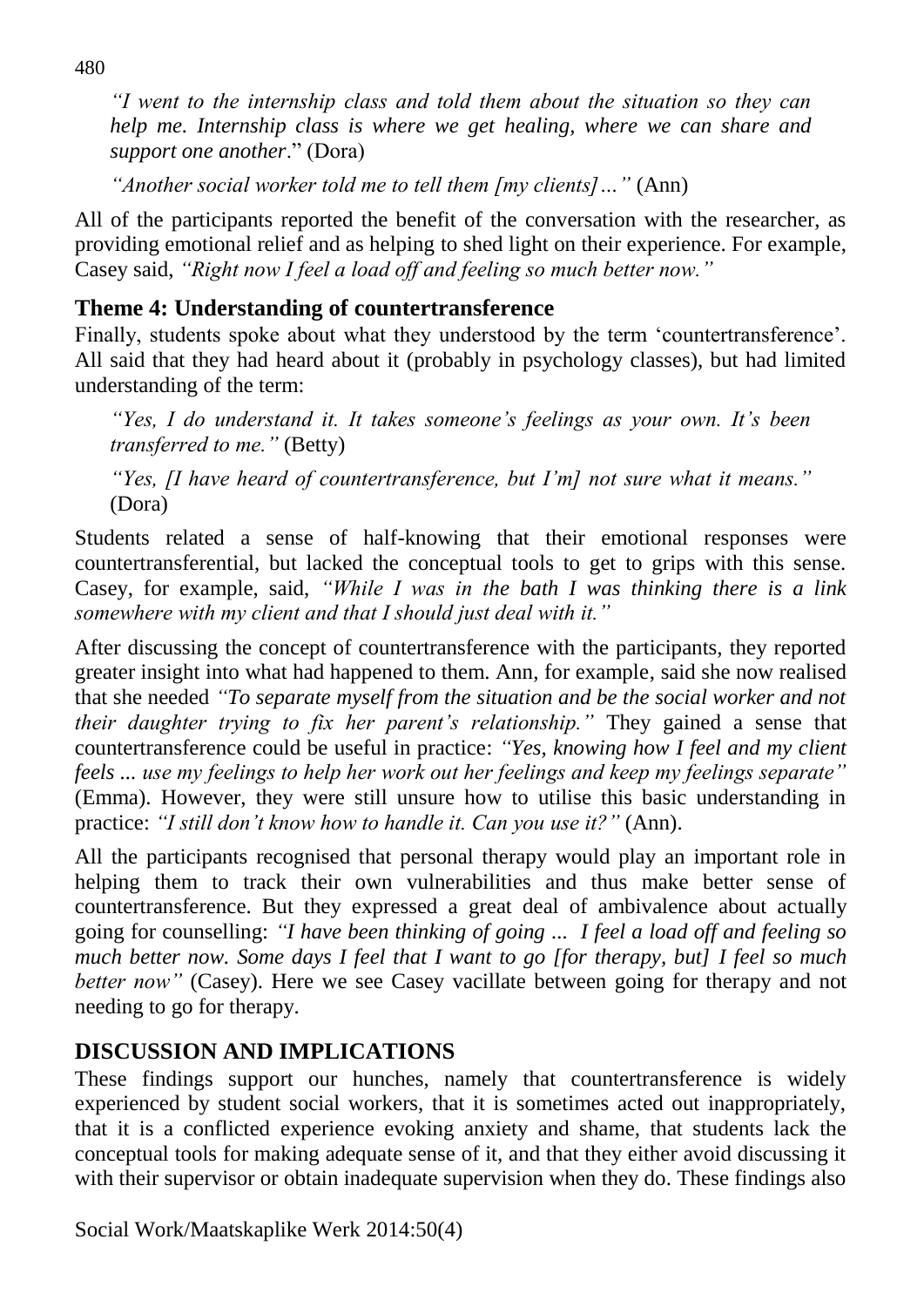confirm what has been read in the countertransference theory, namely that countertransference is universal even in the absence of an understanding of countertransference, that the students' own vulnerabilities serve as points of connection with the clients' vulnerabilities, and that students have limited capacity for emotional regulation (anxiety management), tend to become immersed in their own experience at the expense of the client and lack conceptual tools to make sense of the experience. In the time since these data were collected, these results have been repeatedly confirmed in our theory classes, internship classes and supervision.

Social work educators, at undergraduate level, thus have the important challenge of developing students' self-awareness into their vulnerabilities, capacity for emotional regulation and thinking, and the conceptual and theoretical tools for managing countertransference professionally. In addition, supervisors need theoretical knowledge on countertransference, the ability to create safe supervisory relationships within which students are able to risk being vulnerable and the skills to help develop the capacity of students to deal with countertransference.

At UJ, in response to these findings, we have made a number of significant adjustments to our curriculum. The first-year internship classes, which had previously provided students with an orientation to the social work profession, have been refocused on personal-professional growth. Students engage extensively in small group self-reflection activities concerning poverty, gender and loss (themes that have emerged as the most common personal challenges our students face with the most significant implications for field practice). They keep a weekly personal reflection journal (Van Breda & Agherdien, 2012), share their personal experiences in small internship classes with tutors, write an extended self-essay, and begin to think about how these vulnerabilities might impact on their professional practice. The lecturers and tutors model selfdisclosure and vulnerability. And students are relentlessly encouraged to get counselling from one of the free counselling services available at or near UJ.

Student feedback on this course is that it is very hard for them to think about and feel their past hurts – mostly experiences of loss, but also various forms of trauma and violence. They prefer not to have to engage with their feelings, avoid going for counselling and employ significant defence mechanisms to protect themselves from facing their vulnerabilities. At the same time, in hindsight (often only a year or two later), they recognise how important all of this is for their personal well-being and professional development and practice.

In second year they learn about countertransference formally in a theory course on case work. Much of the theory in this paper is presented to them, with particular focus on the management of countertransference responses. Students are again encouraged to seek counselling and the lecturer again uses self-disclosure to normalise countertransference reactions and even acting out of countertransference. Students write a critically reflective essay on an actual experience of countertransference in their casework practice, which they start in second year, integrating theory, practice and self-awareness.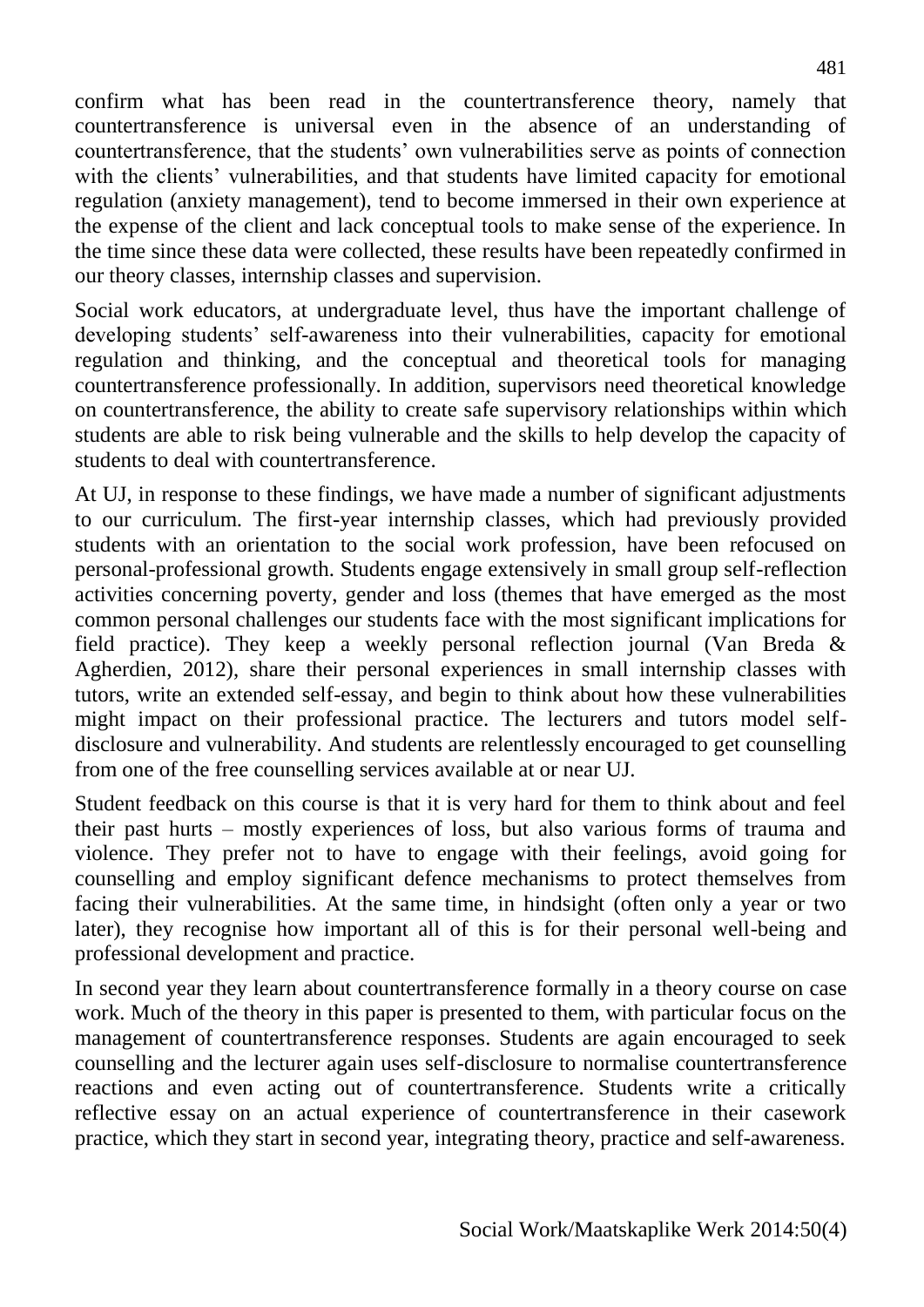We are beginning to see the fruit of this in their internship practice  $-$  in greater selfawareness, deeper reflections in process notes and more professional handling of countertransference.

What we have not yet done is to develop the knowledge and skills of supervisors in facilitating student learning about countertransference. This is crucial, because theory classes have 120 students and internship classes have 25 students – neither context lends itself to in-depth work on student countertransference. Supervision remains the crucible for professional development, therefore investing in supervisors' development is critical.

In this paper we hope to have shown how common countertransference is and how potentially damaging it can be for both student and client, and thus for the profession. Managing countertransference is, ultimately, a matter of ethics. We hope that educators will take up these findings and the underlying theory and incorporate them into their educational programmes, with particular reference to the following:

- Engaging students in activities that foster self-awareness, life narratives and selfdevelopment;
- Teaching the theory and management of countertransference early in the curriculum;
- Aligning theory and internship so that early in their training students are required to do critical introspection and reflection on countertransference reactions;
- Provide training to supervisors in countertransference (including how supervisory countertransference towards the student) and encourage supervisors to enquire about the students' feelings and reactions to their clients;
- Facilitate access to free counselling services and encourage students to self-refer;
- Make use of self-disclosure to illustrate countertransference processes and reduce the shame that it frequently evokes in young practitioners.

# **REFERENCES**

AGASS, D. 2002. Countertransference, supervision and the reflection process. **Journal of Social Work Practice***,* 16(2):125-133.

BEAN, R.A., DAVIS, S.D. & DAVEY, M. P. 2014. **Clinical supervision activities for increasing competence and self-awareness**. Hoboken, NJ: John Wiley & Sons.

BURWELL-PENDER, L. & HALINSKI, K.H. 2008. Enhanced awareness of countertransference*.* **Journal of Professional Counselling, Practice, Theory and Research**, 36(2):38-49.

CABANISS, D.L. 2011. **Psychodynamic psychotherapy: a clinical manual**. New York: John Wiley & Sons.

CANFIELD, J. 2005. Secondary traumatization, burnout, and vicarious traumatization: a review of the literature as it relates to therapists who treat trauma. **Smith College Studies in Social Work**, 75(2):81-98.

CASEMENT, P. 1992. **Learning from the patient**. London, UK: Routledge.

Social Work/Maatskaplike Werk 2014:50(4)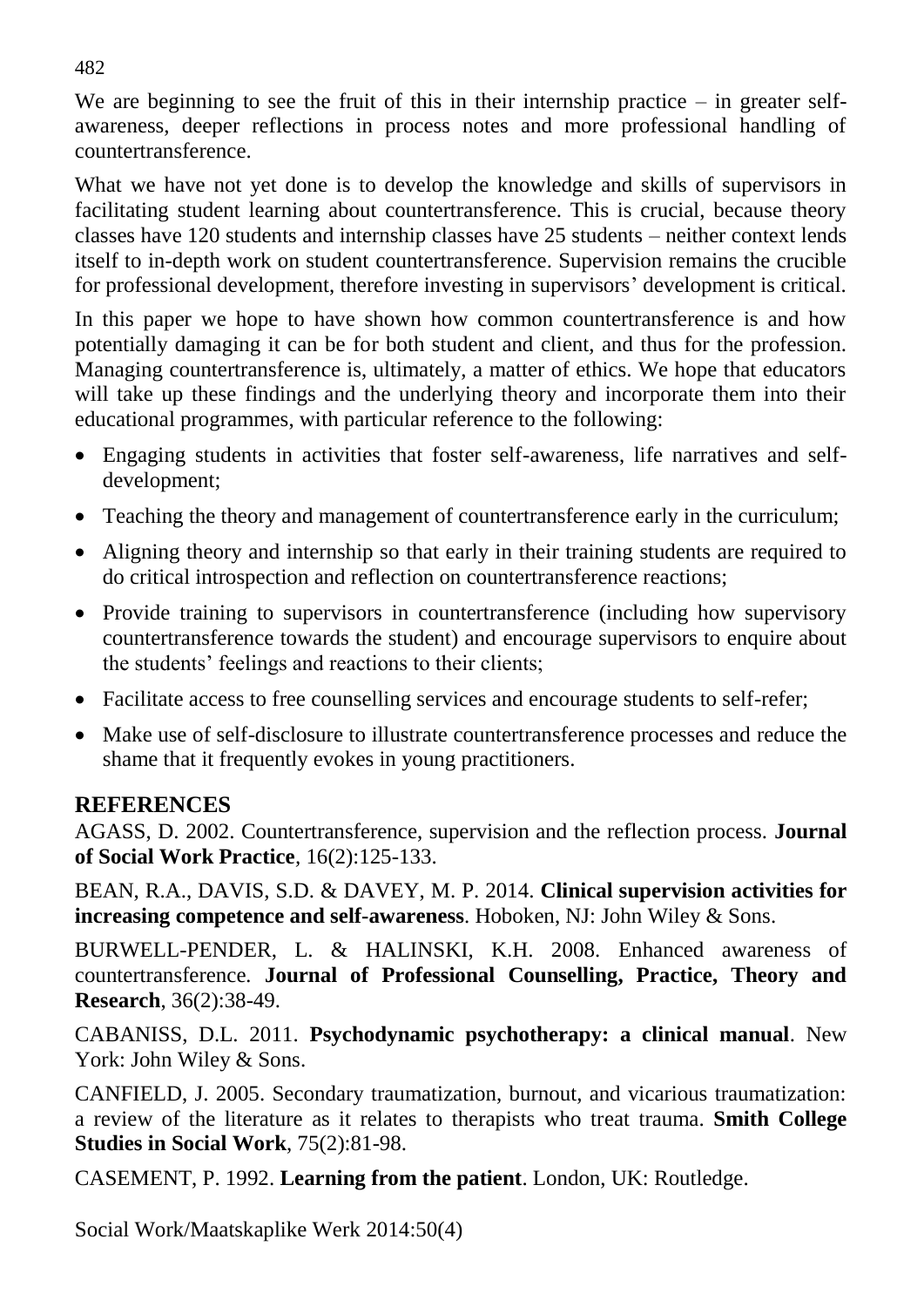CRESWELL, J.W. 2012. **Qualitative inquiry and research design: choosing among five approaches**. Thousand Oaks, CA: Sage Publications.

DALENBERG, C.J. 2004. Maintaining the safe and effective therapeutic relationship in the context of distrust and anger: countertransference and complex trauma. **Psychotherapy**, 41:438-447.

EDWARD, J. 2009. When social work and psychoanalysis meet. **Clinical Social Work Journal**, 37:14-22.

EGAN, P. 2014. **The skilled helper: a problem-management and opportunity**development approach to helping (10<sup>th</sup> ed). Belmont, CA: Brooks/Cole, Cengage Learning.

ETCHEGOYEN, R.H. 1991. **The fundamentals of psychoanalytic technique**. London: Karnac Books.

EZZY, D. 2002. **Qualitative analysis: practice and innovation**. Crows Nest, Australia: Allen & Unwin.

FREUD, S. 1910. The future prospects of psychoanalytic therapy. **In**: FREUD, S. **Collected papers, Vol. 2, Papers on technique**. New York: Basic Books.

GABBARD, G.O. 2001. A contemporary psychoanalytic model of countertransference. **Journal of Clinical Psychology**, 57:983-991.

GELSO, C.J. & HAYES, J.A. 1998. **The psychotherapy relationship: theory, research, and practice**. New York: John Wiley & Sons.

GELSO, C.J. & HAYES, J.A. 2007. **Countertransference and the therapist's inner experience: perils and possibilities**. Hillsdale, NJ: Lawrence Erlbaum.

HAYES, J.A. 2004. The inner world of the psychotherapist: a program of research on countertransference. **Psychotherapy Research**, 14(1):21-36.

HINSHELWOOD, R.D. 1994. **Clinical Klein**. London: Free Association Books.

LADANY, N. & FRIEDLANDER, M. 1995. The relationship between the supervisory working alliance and trainees' experience of role conflict and role ambiguity. **Journal of Counselor Education and Supervision**, 34:220-231.

LEMMA, A. 2003. **Introduction to the practice of psychoanalytic psychotherapy**. Chichester, UK: John Wiley and Sons.

LIEGNER, E.J. 2007. Focused countertransference exploration in classroom teaching of modern psychoanalytic candidates. **Clinical Social Work Journal**, 35:277-286.

LINCOLN, Y.S. & GUBA, E.G. 1985. **Naturalistic inquiry**. London: Sage Publications.

ORANGE, D.M. 1993. Countertransference, empathy, and the hermeneutical circle. **In**: GOLDBERG, A. (ed), **The widening scope of self psychology (Progress in self psychology, volume 9)**. Hillsdale, NJ: The Analytic Press.